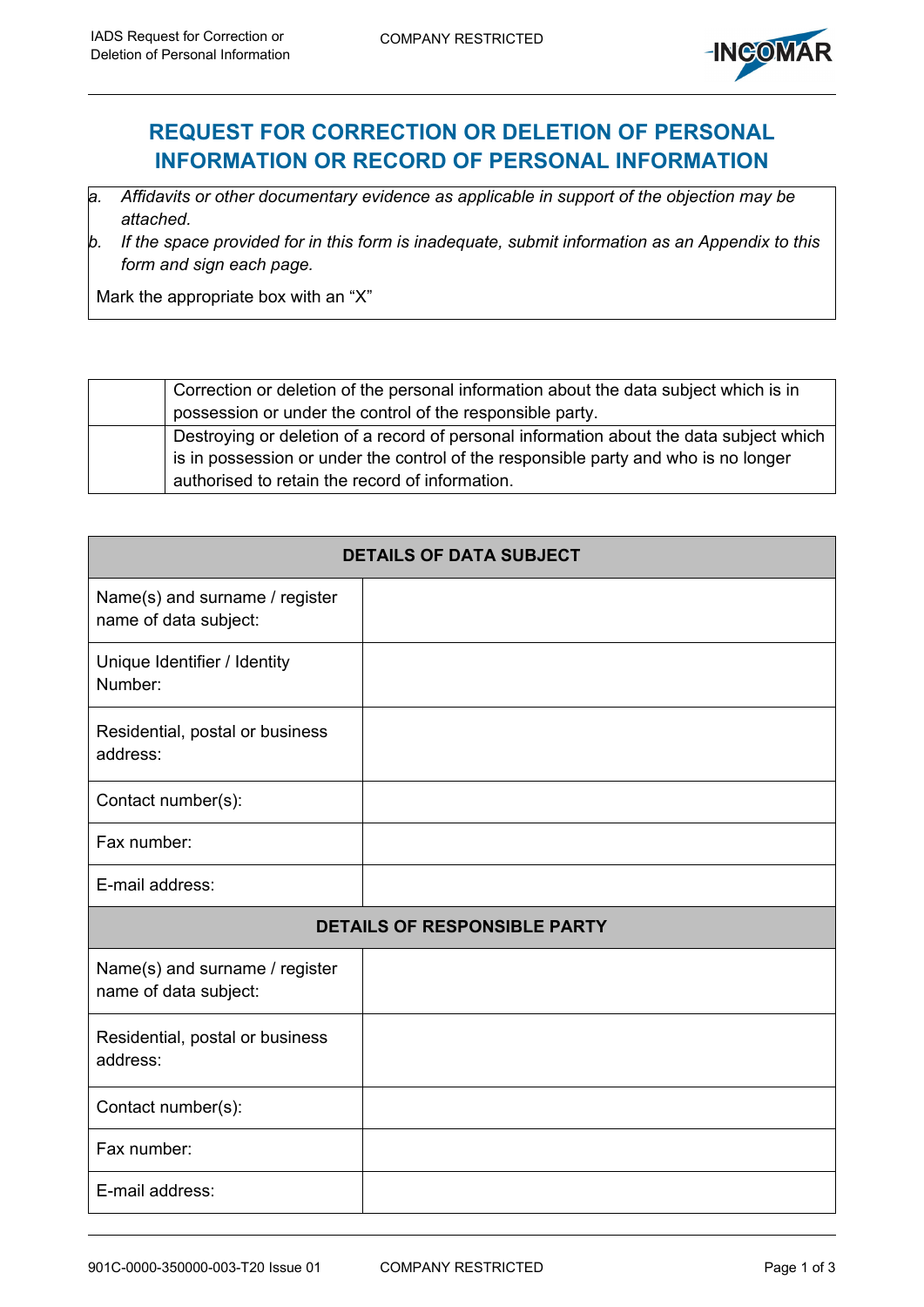

| <b>INFORMATION TO BE CORRECTED/DELETED/ DESTROYED</b>                                                                                                                                                                                                                                                                                                                                                                                                            |  |  |  |  |
|------------------------------------------------------------------------------------------------------------------------------------------------------------------------------------------------------------------------------------------------------------------------------------------------------------------------------------------------------------------------------------------------------------------------------------------------------------------|--|--|--|--|
|                                                                                                                                                                                                                                                                                                                                                                                                                                                                  |  |  |  |  |
|                                                                                                                                                                                                                                                                                                                                                                                                                                                                  |  |  |  |  |
|                                                                                                                                                                                                                                                                                                                                                                                                                                                                  |  |  |  |  |
|                                                                                                                                                                                                                                                                                                                                                                                                                                                                  |  |  |  |  |
|                                                                                                                                                                                                                                                                                                                                                                                                                                                                  |  |  |  |  |
|                                                                                                                                                                                                                                                                                                                                                                                                                                                                  |  |  |  |  |
|                                                                                                                                                                                                                                                                                                                                                                                                                                                                  |  |  |  |  |
|                                                                                                                                                                                                                                                                                                                                                                                                                                                                  |  |  |  |  |
|                                                                                                                                                                                                                                                                                                                                                                                                                                                                  |  |  |  |  |
|                                                                                                                                                                                                                                                                                                                                                                                                                                                                  |  |  |  |  |
|                                                                                                                                                                                                                                                                                                                                                                                                                                                                  |  |  |  |  |
|                                                                                                                                                                                                                                                                                                                                                                                                                                                                  |  |  |  |  |
| REASONS FOR *CORRECTION OR DELETION OF THE PERSONAL INFORMATION ABOUT<br>THE DATA SUBJECT IN TERMS OF SECTION 24(1)(A) WHICH IS IN POSSESSION OR<br>UNDER THE CONTROL OF THE RESPONSIBLE PARTY; AND OR REASONS FOR<br>*DESTRUCTION OR DELETION OF A RECORD OF PERSONAL INFORMATION ABOUT<br>THE DATA SUBJECT IN TERMS OF SECTION 24(1)(B) WHICH THE RESPONSIBLE PARTY<br>IS NO LONGER AUTHORISED TO RETAIN.<br>(PLEASE PROVIDE DETAILED REASONS FOR THE REQUEST) |  |  |  |  |
|                                                                                                                                                                                                                                                                                                                                                                                                                                                                  |  |  |  |  |
|                                                                                                                                                                                                                                                                                                                                                                                                                                                                  |  |  |  |  |
|                                                                                                                                                                                                                                                                                                                                                                                                                                                                  |  |  |  |  |
|                                                                                                                                                                                                                                                                                                                                                                                                                                                                  |  |  |  |  |
|                                                                                                                                                                                                                                                                                                                                                                                                                                                                  |  |  |  |  |
|                                                                                                                                                                                                                                                                                                                                                                                                                                                                  |  |  |  |  |
|                                                                                                                                                                                                                                                                                                                                                                                                                                                                  |  |  |  |  |
|                                                                                                                                                                                                                                                                                                                                                                                                                                                                  |  |  |  |  |
|                                                                                                                                                                                                                                                                                                                                                                                                                                                                  |  |  |  |  |
|                                                                                                                                                                                                                                                                                                                                                                                                                                                                  |  |  |  |  |